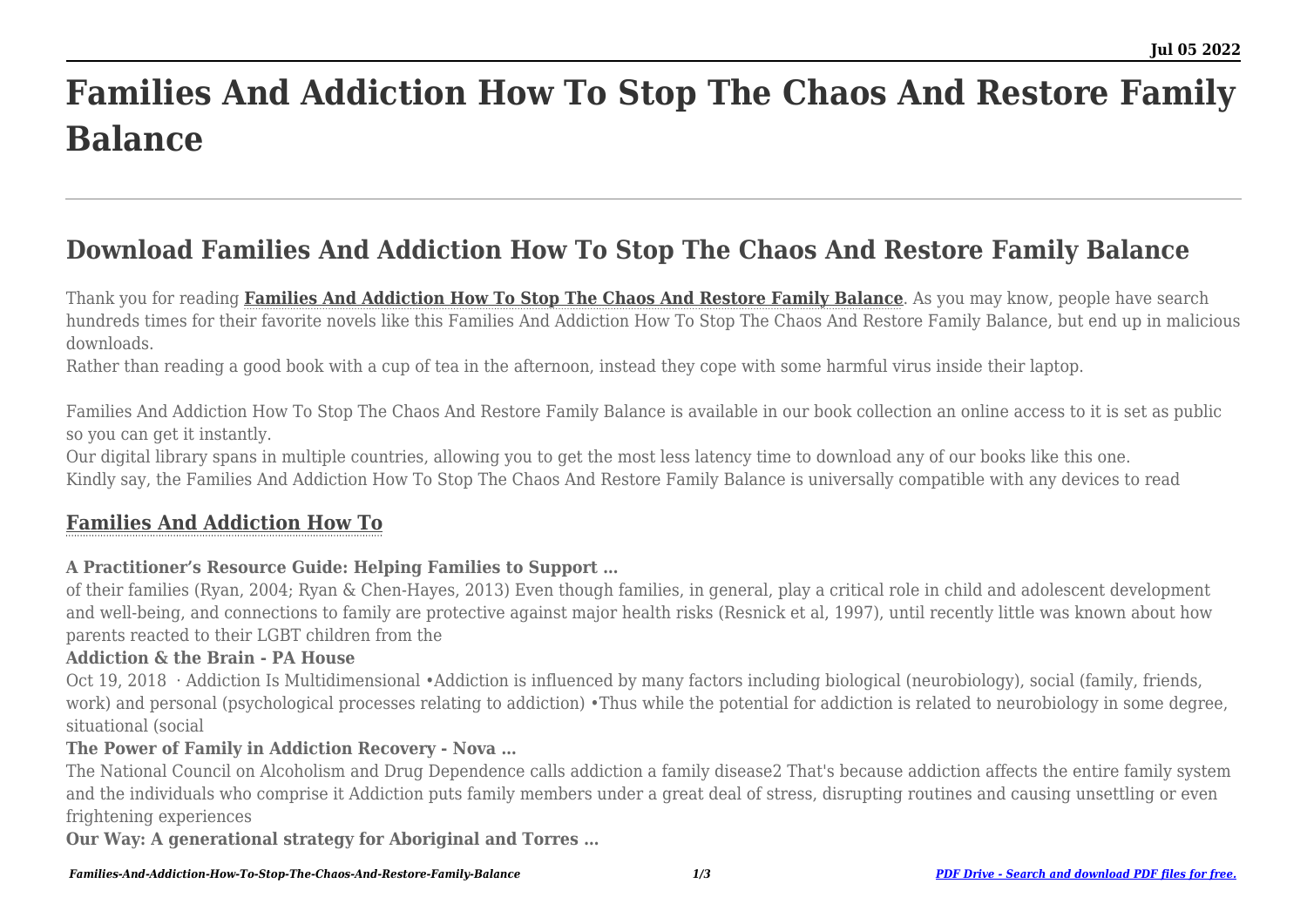families and communities to exercise their responsibilities and to heal, grow and prosper We commit to changing the way we do business — our laws, investments, policies and practices and addiction, violence, and financial and housing stress, as well as discrimination and racism In Queensland, this reality means that many Aboriginal and

#### **Risk and Protective Factors - Substance Abuse and Mental …**

Jul 18, 2019  $\cdot$  may include a person's genetic predisposition to addiction or exposure to alcohol prenatally Individual-level protective factors might include positive self-image, self-control, or social competence Key Features of Risk and Protective Factors Prevention professionals should consider these key features of risk and protective factors

### **Rapid Re-Housing Brief - HUD Exchange**

therapeutic residential environment, including those recovering from addiction Rapid Re-Housing's Effectiveness Research suggests that rapid rehousing is more cost-effective than transitional housing The long-term impacts of rapid re-housing are still being studied, but initial research indicates that people assisted by

### **Drugs, Brains, and Behavior The Science of Addiction**

drug abuse takes on individuals, families, and communities Despite these advances, many people today do not understand why people become addicted to drugs or how drugs change the brain to addiction show physical changes in areas of the brain that are critical to judgment, decision making, learning and memory, and behavior control

### **Substance Abuse and Homelessness. - Veterans Affairs**

• Manyomelessh people have also become estranged from their families and friends Without a social support network, recoveringfrom a substance addiction is extremely difficult • Evenfi they do break their addictions, homeless people face the difficultyof resisting widely accessible substances in very nearproximity (Fishet and Roget, 2009)

#### **The Thesis Statement and the Essay Map - Montana State …**

addiction and taking money from other areas of the family budget to continue to support their addiction at its existing level • The essay map lists those ideas or points in the order in which they will be discussed in the essay In our example, the reader will expect the writer to first address the adverse effects on

#### **Anxiety disorders: An information guide - Centre for …**

Anxiety disorders An information guide Neil A Rector, PhD Danielle Bourdeau, MD Kate Kitchen, MSW Linda Joseph-Massiah, RN, PhD 3973-MHB-AnxietyINS\_ENGqxd:3973-MHB-Anxietyeng 3/1/11 12:31 PM Page i

# **Working With the Client Who is Suicidal - Ministry of Health**

5 Enhancing Linkages between Adult Mental Health and Addiction Services and the Community 51 Integrated Case Management 52 Protocols between Acute Care and Community Mental Health and Addiction Services 53 Suicide and the Workplace 54 Media Education Guidelines 55 Postvention in Mental Health and Addiction Practice

# **Reforming America's Healthcare System Through Choice and …**

families who cannot afford ACA plans, will benefit from the additional choice and competition resulting from this reform In June 2018, the Labor Department finalized a rule to expand the ability of employers, including sole proprietors without common law employees, to join together and offer health coverage through Association Health Plans